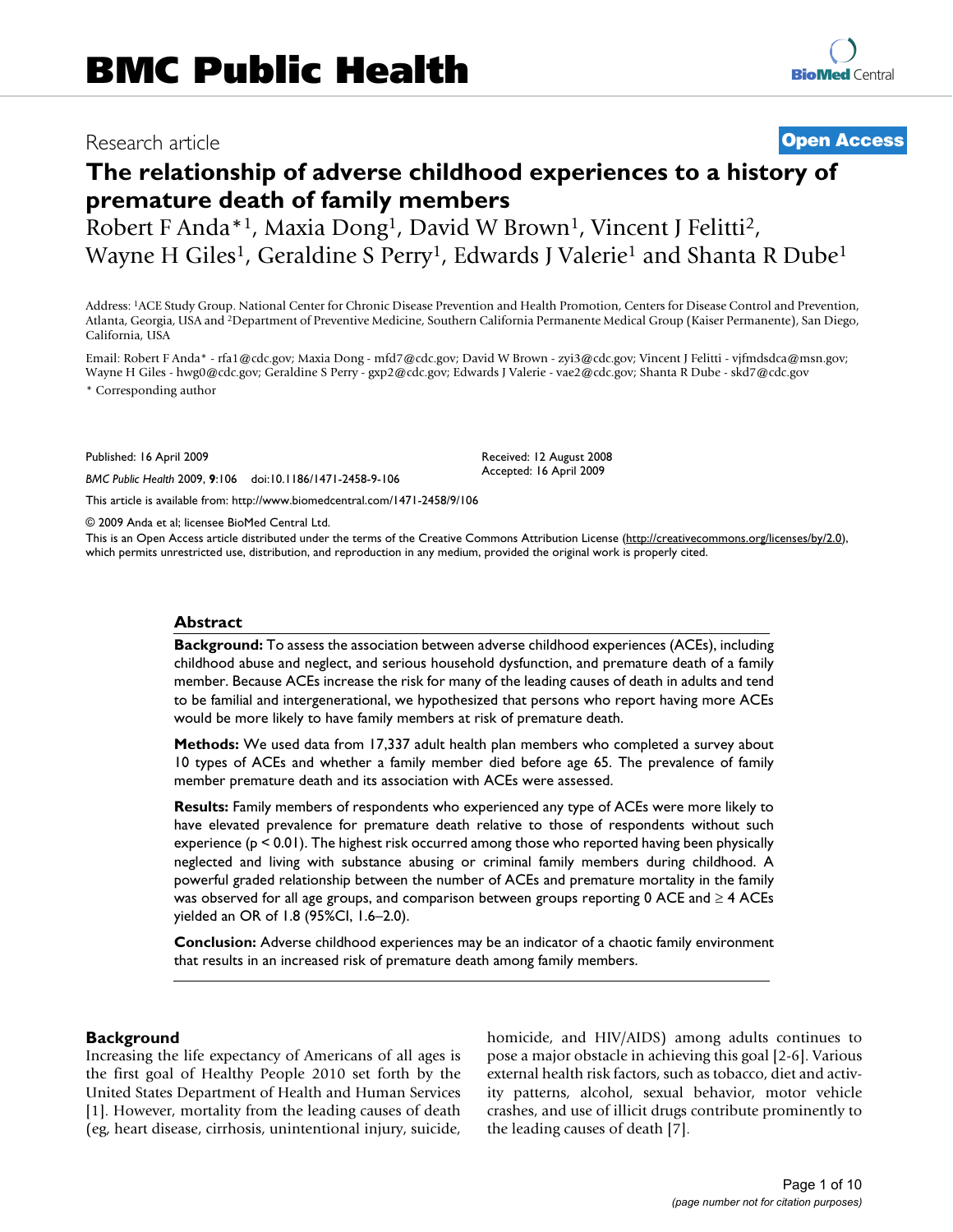Many of the risk factors for leading causes of death in adults are associated with traumatic childhood experiences. Growing up experiencing childhood abuse, neglect, and growing up with serious forms of family dysfunction substantially increases the risk of smoking, illicit drug abuse, alcoholism, suicide and perceived poor health (which predicts early death) in adults [8-14]. Thus, the leading causes of death in adults are strongly related to the experiences of childhood.

Structured family roles promote social control of family members' health behaviors which, in turn, affect subsequent mortality later in life [15]. In turn, dysfunctional families will expectedly lose their ability to modulate unhealthy risk behaviors [16]. For example, compared to married people or non-alcohol abusers, the divorced, separated, or alcohol abuser have shorter life expectancy and higher morality rates, particularly from deaths that have large psychological and behavioral components, such as suicide, accidents, lung cancer or cirrhosis [17-21]. Individuals who live in households where other members use illicit drugs have an increased risk of violent death [22,23]; and women who live in a household where domestic violence and substance abuse are present are at particularly high risk of homicide at the hands of a spouse, an intimate acquaintance, or a close relative [23].

Taken together, this information leads us to expect higher rates of premature mortality (before age 65 years) among the family members of persons who grew up with adverse childhood experiences. Yet, the complex pathways by which a dysfunctional family environment affects early mortality are not clearly defined. Further, no conclusion about the impact and potential relevance of an individual's traumatic childhood experiences to the risk of premature mortality among family members can be drawn [24]. However, given that there is evidence that violence and serious household dysfunction tends to be intergenerational [25-27] and that multiple members of a household would be adversely affected by them, we hypothesized that individual's reports of adverse childhood experiences would be an indicator of health risks in the extended family that potentially bridges generations.

To assess this hypothesis, we analyzed data from a large sample of health maintenance organization members who have provided information about childhood emotional, physical, or sexual abuse; emotional and physical neglect; growing up with domestic violence, and household members who were substance abusers, mentally ill, or criminals, and their reports of premature mortality among their family members.

# **Methods**

#### *Study participants and data collection*

The Adverse Childhood Experiences (ACEs) Study is a retrospective cohort study conducted in San Diego, California at Kaiser Permanente's Health Appraisal Clinic. Annually at this clinic, more than 50,000 members undergo a standardized medical examination. In any 4 year period, some 80% of adult members complete the examination that is primarily for health assessment rather than symptom- or illness-based care. Thus, there is no reason to believe that selection bias is a significant factor in the Study [28]. Between 1995 and 1997, the ACE Study was carried out in two consecutive waves among 26,824 adult members. The response rates were 70% and 65% for Wave I and II respectively, and the overall response rate was 68% (n = 18 175). After excluding duplicate respondents who coincidentally underwent examinations for both waves  $(n = 754)$  and those missing information about race and education ( $n = 84$ ), the final sample included 9,367 (54%) women and 7,970 (46%) men.

The ACE questionnaire, which was mailed to members two weeks after their medical examination, contained detailed questions about childhood abuse, neglect, and household dysfunction, as well as information about health-related behaviors and premature death of a family member. Questions about childhood experiences were framed as "While you were growing up during your first 18 years of life".

# *Definitions*

All ACE questions (Table 1) pertained to the first 18 years of life. Questions from the Conflict Tactics Scale [29] were used to define emotional and physical abuse and domestic violence. Questions on emotional and physical neglect were contained only in Wave II. They were adapted from the Childhood Trauma Questionnaire [30], and scored on a Likert scale. Childhood sexual abuse was assessed using four questions adapted from Wyatt [31], and was determined by a "yes" response to one or more of the questions.

Unlike previous ACE Study analyses, suicide attempts among family members was not included as an adverse childhood experience in the category of mental illness of household members. We made this change for this analysis to eliminate the upward bias to a relationship between ACEs and a family member's premature death due to suicide.

To assess the cumulative effect of multiple ACEs, we summed the total number of categories of ACEs reported to generate the ACE score (range: 0–8). The ACE score did not count childhood emotional and physical neglect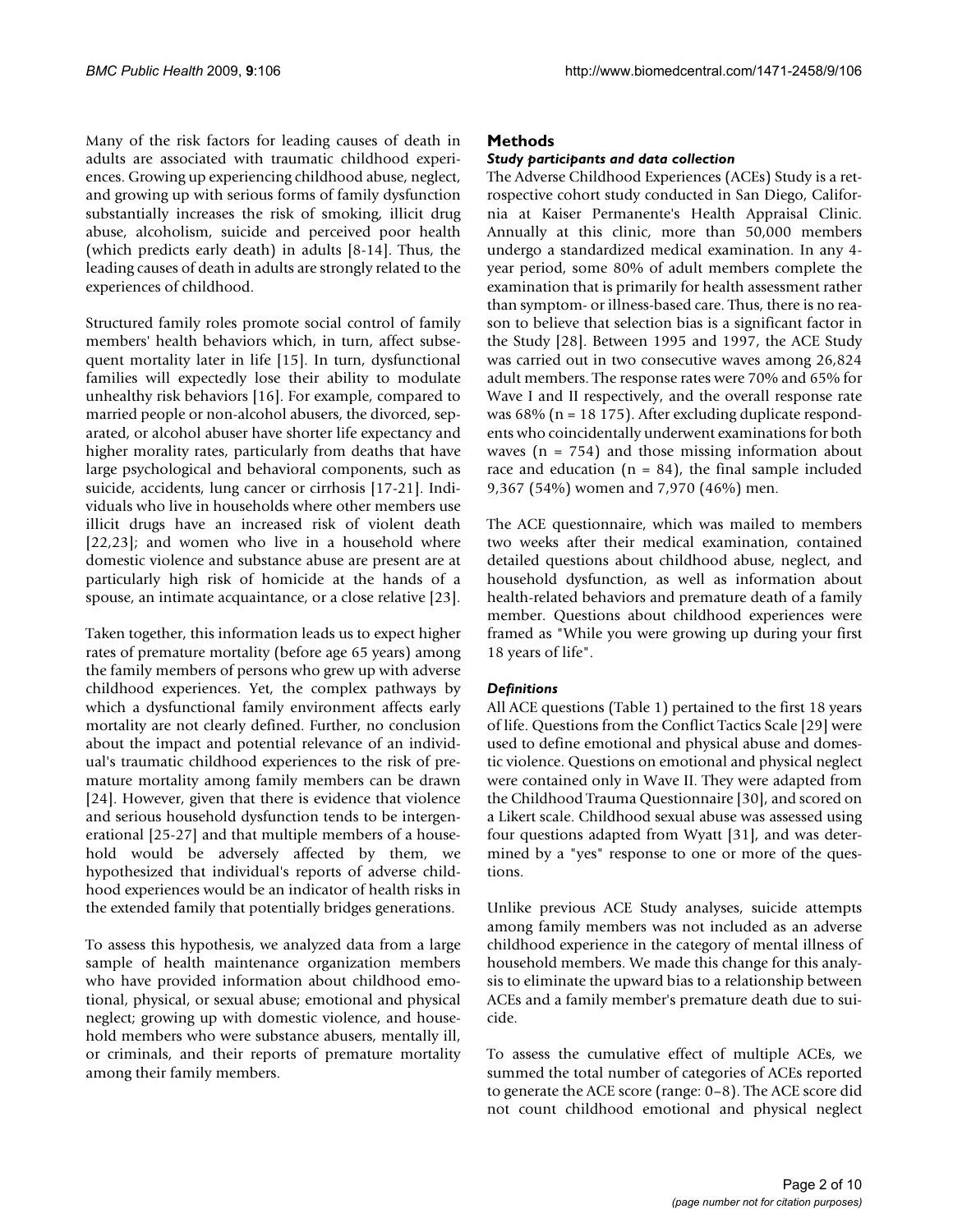#### **Table 1: Definition and prevalence of adverse childhood experience and ACE score**

| Category of adverse childhood experiences (Total $N = 17337$ )                                                                                                                                                                                                   | Prevalence (%) |
|------------------------------------------------------------------------------------------------------------------------------------------------------------------------------------------------------------------------------------------------------------------|----------------|
| Abuse                                                                                                                                                                                                                                                            |                |
| Emotional abuse                                                                                                                                                                                                                                                  | 10.6           |
| Did a parent or other adult in the household ever, sometimes, often or very often (1) swear at you, insult you, or put you down?<br>(2) act in a way that made you afraid that you might be physically hurt?                                                     |                |
| Physical abuse                                                                                                                                                                                                                                                   | 28.3           |
| Did a parent or other adult in the household often or very often (1) push, grab, slap, or throw something at you? (2) hit you so<br>hard that you had marks or were injured?                                                                                     |                |
| Sexual abuse                                                                                                                                                                                                                                                     | 20.7           |
| Did an adult or person $\geq 5$ years older ever (1) touch or fondle you or (2) have you touch their body in a sexual way? (3)<br>attempt or (4) actually have oral, anal, or vaginal intercourse with you?                                                      |                |
| Household dysfunction                                                                                                                                                                                                                                            |                |
| Domestic violence (response options: never, once or twice, sometimes, often, very often)                                                                                                                                                                         | 12.7           |
| Was your mother (or stepmother) (1) pushed, grabbed, slapped, or had something thrown at her? (2) kicked, bitten, hit with a<br>fist, or hit with something hard? (3) repeatedly hit over at least a few minutes? (4) threatened with or hurt by a knife or gun? |                |
| Parental separation or divorce                                                                                                                                                                                                                                   | 23.3           |
| Parents ever separated or divorced?                                                                                                                                                                                                                              |                |
| Mental illness in household                                                                                                                                                                                                                                      | 17.3           |
| Lived with a household member who was depressed or mentally ill?                                                                                                                                                                                                 |                |
| Household substance abuse                                                                                                                                                                                                                                        | 26.9           |
| Lived with anyone who (1) was a problem drinker/alcoholic? (2) used street drugs?                                                                                                                                                                                |                |
| Criminal household member                                                                                                                                                                                                                                        | 4.7            |
| Did a household member go to prison?                                                                                                                                                                                                                             |                |
| Neglect*                                                                                                                                                                                                                                                         |                |
| <b>Emotional neglect</b>                                                                                                                                                                                                                                         | 14.8           |
| (1) There was someone in my family who helped me feel important or special. (2) I felt loved. (3) People in my family looked<br>out for each other. (4) People in my family felt close to each other. (5) My family was a source of strength and support.        |                |
| Physical neglect                                                                                                                                                                                                                                                 | 9.9            |
| (I) I didn't have enough to eat. (2) I knew there was someone there to take care of and protect me. (3) My parents were<br>too drunk/high to take care of me. (4) I had to wear dirty clothes. (5) There was someone to take me to the doctor if I<br>needed it. |                |
| ACE score (Number of Adverse Childhood Experiences)                                                                                                                                                                                                              |                |
| 0                                                                                                                                                                                                                                                                | 36.4           |
|                                                                                                                                                                                                                                                                  | 26.2           |
| 2                                                                                                                                                                                                                                                                | 15.8           |
| 3                                                                                                                                                                                                                                                                | 9.5            |
| > 4                                                                                                                                                                                                                                                              | 12.1           |
|                                                                                                                                                                                                                                                                  |                |

\* The data are available in Wave II only (N = 8629). Some items in both neglect categories were reverse scored to reflect the framing of the question.

because they were collected only in the second survey wave.

Premature death in the family was defined as a "yes" response to the question: "Have members of your family died before the age of 65?" This question was a part of the standardized medical evaluation and was not framed as an adverse childhood experience.

We further examined other family risk factors collected and assessed their relationship with premature death of the family member. They included information about whether their parents smoked, whether a family member had been murdered, attempted suicide, or had heart disease before age of 60 ("Has a parent, brother, or sister developed coronary (heart) disease before age 60?").

#### *Statistical analyses*

We examined both the relationship of each individual ACE and the ACE score to the risk of premature death of family member. All analyses were performed using SAS [32]. Adjusted prevalence of premature death in the family was calculated using general linear models and the risk of premature death for all ten ACE categories and levels of the ACE score were determined from adjusted odds ratios (ORs) estimated using multivariate logistic regression. In the logistic models, the ACE score  $(1, 2, 3, \ge 4)$  was entered as a set of dummy variables and all models accommodate adjustments for four demographic covariates: age at survey, sex, race, and education. Education, measured as highest grade completed, was categorized into four levels: not completed high school, high school diploma, some college, or college graduate. To assess pos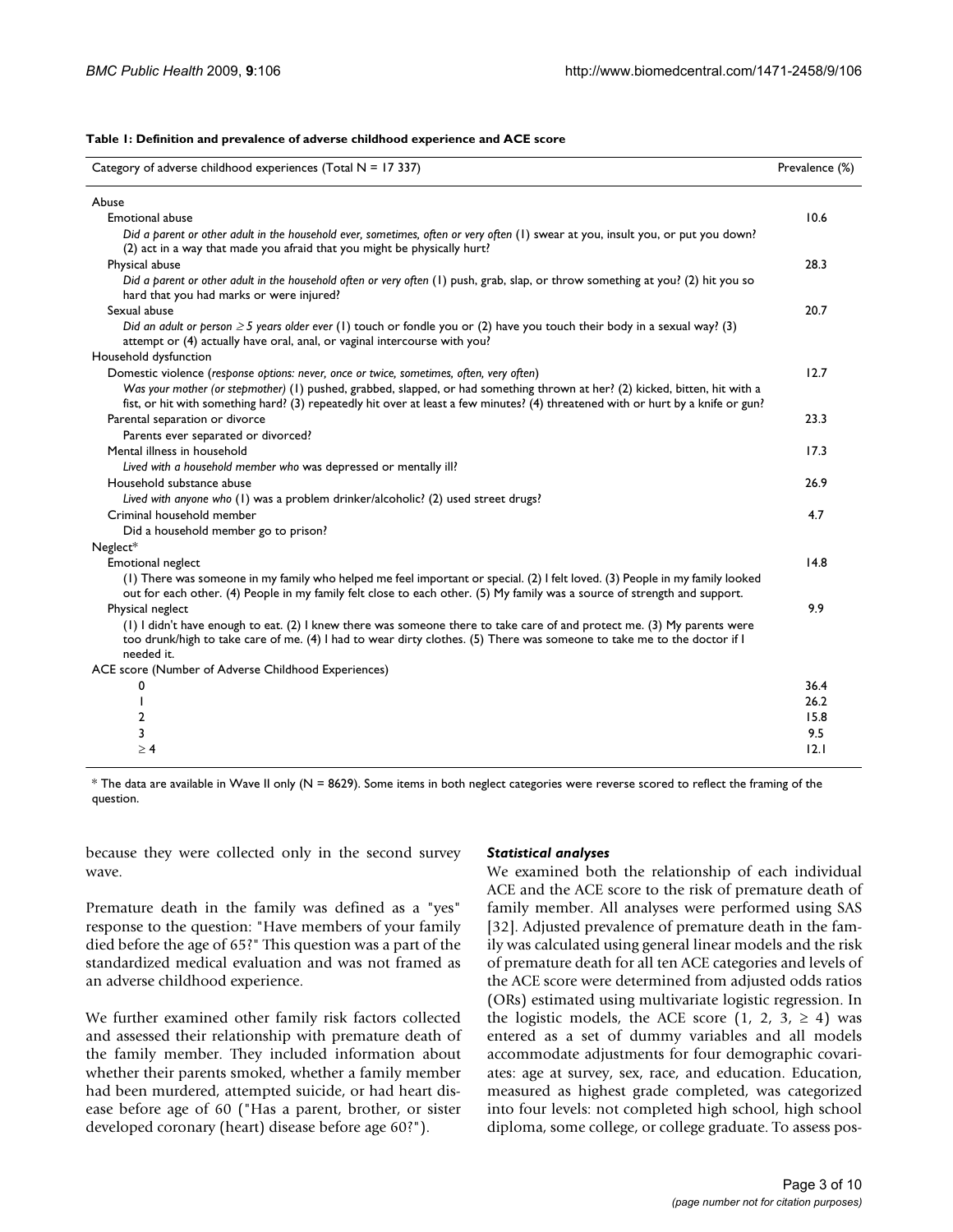sible differences in association by age, participants were divided into four age groups: 19–34, 35–49, 50–64, and 65 years and older; and adjustment by single years of age within each age category was included in the regression model. Using SAS diagnostics, we found no evidence of collinearity between the ACEs and demographic factors.

Because of the reported substantial impact of socioeconomic factors on overall mortality [33], three additional covariates were considered: home ownership during childhood, and paternal and maternal educational attainment, both of which were included in wave I and II separately. These three socioeconomic variables, however, were subsequently excluded from the final analyses because their inclusion in the regression models added little to the proportion of variance explained and did not significantly altered either the relationship of each ACE category or the number of ACEs to family member premature death.

Persons with missing information about an ACE were considered not to have had that experience. Theoretically, this would slightly attenuate the relationship between ACEs and risk of premature death in the family because some persons who had potentially been exposed to an experience would always be classified as unexposed. To assess the potential effect of this assumption, we repeated the analyses after excluding respondents with missing information on any of the ACEs and found no differences in the results.

# **Results**

The mean age in years for participants was 56 (SD, 15.2). Seventy-five percent of participants were white and 39% were college graduates. Only 7% had not graduated from high school. Almost one third of the respondents (28.3%) reported childhood physical abuse; 20.7% reported having been sexually abused during childhood; 26.9% reported having a family member abuse drugs or alcohol; and 12.7% witnessed domestic violence as a child (Table 1). Overall, nearly two third (63.6%) of respondents had been exposed to at least one type of ACE; and 12.1% exposed to four or more types of ACEs (Table 1).

# *Prevalence of premature death in the family*

Overall, 47% of respondents reported having a family member who died before age 65; female respondents reported slightly higher rates (50%) than males (43.5%). Blacks reported the highest prevalence (59.4%) compared with respondents from other ethnic groups. After controlling for other demographic covariates, the prevalence of premature death in the family increased with respondent's age at survey, but decreased with respondent's education (Table 2).

Higher family socioeconomic status, reflected by a higher education level of the mother or father, and owning a house during childhood, was related to lower prevalence of the family premature death (Table 2).

# *Association between ACEs and premature death in the family*

The adjusted prevalence of premature death in the family for persons who reported each category of ACE was significantly higher than for those without such exposure (Table 3). The adjusted ORs for premature death in the family for each individual ACE ranged from 1.1 for emotional abuse and parental marital discord (95% CI, 1.1– 1.2) to 1.6 for growing up with a criminal in the home (95% CI, 1.4–1.9) (Table 3). We found a strong graded relationship between the number of ACEs (ACE score) and the adjusted prevalence and risk (ORs) of premature death in family (Table 3).

The graded relationship between the ACE score and the adjusted prevalence of premature death in the family was consistently strong for all 4 age groups (Figure 1). The variation of prevalence of premature death in the family between respondents with an ACE score of 4 or more and those with ACE score of 0 was highest in the youngest age group (15–34 years); and these differences for persons with ACE scores of 0 or  $\geq$  4 gradually diminished with increasing age. In logistic regression models, the strongest relationship was again observed among respondents who were aged 19–34 years, for whom comparison between reporting 0 ACE and reporting  $\geq$  4 ACEs yielded an OR of 2.9 (95%CI, 2.1–4.0) whereas the ORs were 1.7 (95%CI, 1.4–2.0), 1.8 (1.5–2.2), and 1.5 (1.1–2.0) for persons in the 35–49, 50–64 and  $\geq$  65 year age groups, respectively.

To examine the significance of the graded relationship between the ACE score and the risk of family member premature death, the ACE score was entered as an ordinal variable into logistic regression models, with adjustment for covariates. The ordinal OR was 1.13 suggesting that for every increase in the ACE score the likelihood of reporting premature death of family member increased by 13% (*P* < .001). The test for trend between ACE score and the risk of premature death was significant in all four age groups (*P* < .05; data not shown).

In separate analyses, we found the risk for family member premature death was significantly elevated for other related risk factors among family members. The risk (ORs) of reporting a family member having died before age 65 was 1.9 (95%CI, 1.3–3.0) among respondents who reported a family member who had been murdered, and 1.6 (1.4–1.8) for attempted suicide, 2.9 (2.7–3.2) for having had a heart attack before age 60, and 1.2 (1.2–1.3) for parental smoking, relative to those who did not report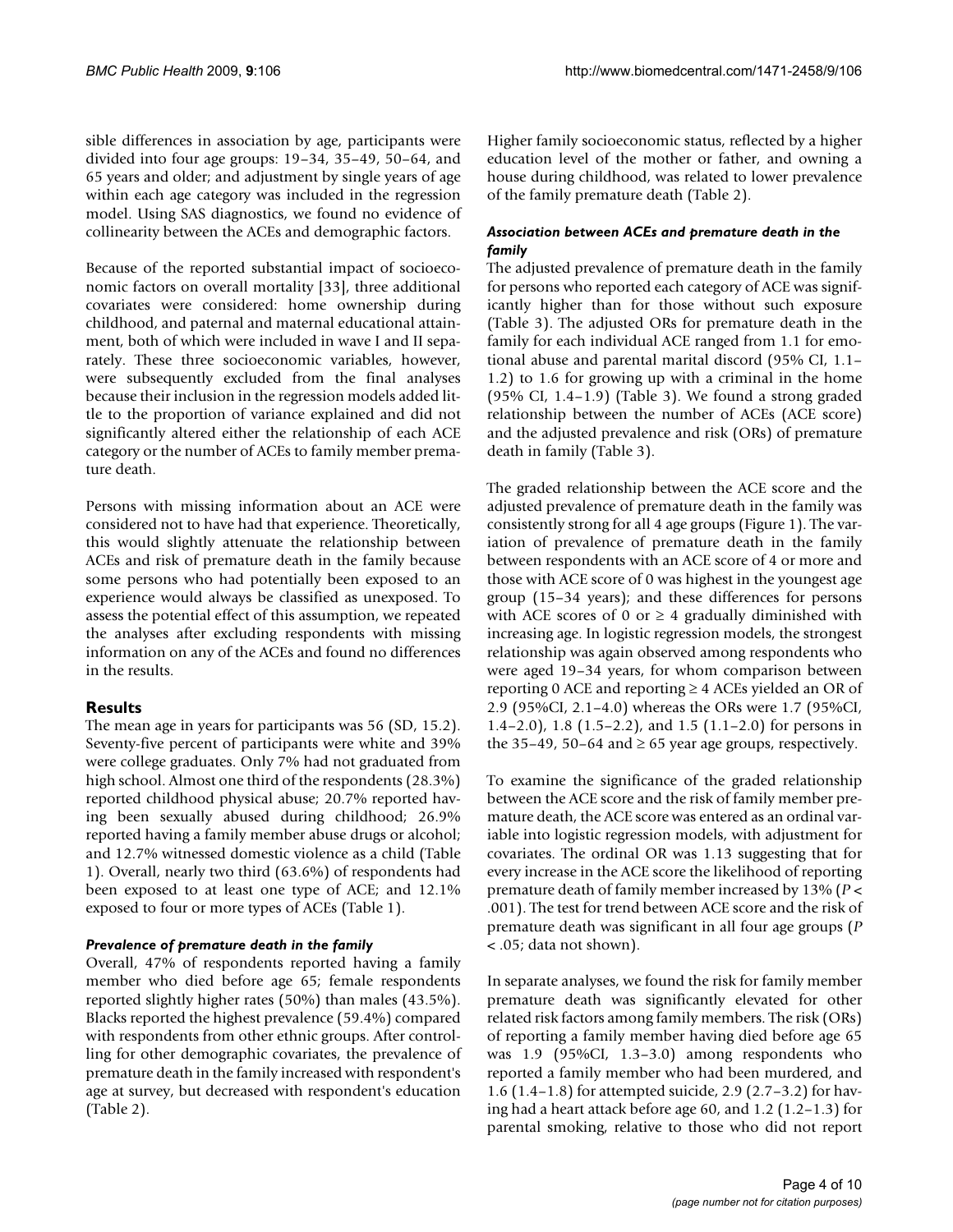| Demographic variables           | Number of subjects | Crude prevalence (%) | Adjusted prevalence (%)* | SE  | P value  |
|---------------------------------|--------------------|----------------------|--------------------------|-----|----------|
| Sex                             |                    |                      |                          |     |          |
| Female                          | 9367               | 49.7                 | 50.0                     | 0.5 | Referent |
| Male                            | 7970               | 43.9                 | 43.5                     | 0.6 | < 0.0001 |
| Race                            |                    |                      |                          |     |          |
| White                           | 12 964             | 46.9                 | 46.1                     | 0.4 | Referent |
| <b>Black</b>                    | 789                | 57.5                 | 59.2                     | 1.8 | < 0.0001 |
| Hispanic                        | 1942               | 43.7                 | 45.9                     | 1.2 | 0.86     |
| Asian                           | 1244               | 45.7                 | 48.5                     | 1.4 | 0.095    |
| Am Indian                       | 63                 | 49.2                 | 49.2                     | 6.2 | 0.6238   |
| Other                           | 335                | 49.3                 | 52.4                     | 2.7 | 0.024    |
| Education                       |                    |                      |                          |     |          |
| No high school diploma          | 1251               | 52.0                 | 49.7                     | 1.4 | Referent |
| HS graduate                     | 3044               | 48.7                 | 46.7                     | 0.9 | 0.08     |
| Some college                    | 6220               | 48.3                 | 48.5                     | 0.6 | 0.45     |
| College                         | 6822               | 44.2                 | 45.3                     | 0.6 | 0.0056   |
| Age group                       |                    |                      |                          |     |          |
| $19 - 34$                       | 1721               | 36.5                 | 35.2                     | 1.2 | Referent |
| $35 - 49$                       | 4494               | 42.8                 | 42.6                     | 0.7 | < 0.0001 |
| $50 - 64$                       | 5534               | 47.9                 | 48.0                     | 0.7 | < 0.0001 |
| 65 and older                    | 5588               | 52.7                 | 53.2                     | 0.7 | < 0.0001 |
| Father's education <sup>+</sup> |                    |                      |                          |     |          |
| No high school diploma          | 3611               | 51.2                 | 49.3                     | 0.9 | Referent |
| HS graduate                     | 1918               | 45.9                 | 46.6                     | 1.1 | 0.0611   |
| Some college                    | 1394               | 45.3                 | 46.6                     | 1.3 | 0.0972   |
| College                         | 1306               | 39.5                 | 42.3                     | 1.4 | < 0.001  |
| Mother's education <sup>+</sup> |                    |                      |                          |     |          |
| No high school diploma          | 3542               | 50.1                 | 47.8                     | 0.9 | Referent |
| HS graduate                     | 2549               | 48.3                 | 49.4                     | 1.0 | 0.2239   |
| Some college                    | 1388               | 42.6                 | 44.4                     | 1.4 | 0.0440   |
| College                         | 867                | 39.3                 | 42.3                     | 1.7 | 0.0077   |
| Home ownership‡                 |                    |                      |                          |     |          |
| Yes                             | 6004               | 45.2                 | 45.7                     | 0.6 | Referent |
| No                              | 2497               | 51.9                 | 50.7                     | 1.0 | < 0.001  |
| Total                           | 17337              | 47.0                 |                          |     |          |

#### **Table 2: Prevalence of reporting a family member having died before 65 years by demographic characteristics**

\*Adjusted for education, sex, race and age at the survey.

†Available only in wave II data only (total n = 8629; father's education, n = 8229; mother's education, n = 8346)

‡ Defined by question: "For most of your childhood, did your family own their home?" This information available only in wave I (total n = 8501).

such an event among their family members. A graded relationship between ACE score and these risk factors among family members was observed, consistent with the findings for the relationship between ACEs and premature death in the family (data not shown).

#### **Discussion**

We found a strong graded relationship between the ACE score and the risk of premature death of a family member. This relationship was consistent for each of four successive birth cohorts suggesting that the finding is not related to secular trends or to the amount of time a respondent had to "observe" premature death in the family. In addition, each of the individual categories of adverse childhood experiences was also associated with an increased risk for premature death of a family member. These findings are consistent with related studies that linked risks for premature death, such as heart diseases, substance abuse,

and attempted suicide among individuals who reported these ACEs [9-14].

The mechanisms for association observed between ACEs and premature death in the family merit serious consideration. First, the impact of ACEs on subsequent family member premature mortality may take place through the combined effects of social and biological risk occurring at different life stages, such as neurological development during childhood, and health behaviors inculcated during adolescence and adulthood [34,35]. Thus, the entire family (i.e., members of all ages) would be affected. Moreover, family relationships may provide social control of health behaviors indirectly by affecting the internalization of norms for healthy behavior, and sanctions for deviating from behavior conducive to health [15-17,36,37]. Multiple ACEs indicate a disordered, stressful social environment that can decrease, eliminate, or reverse these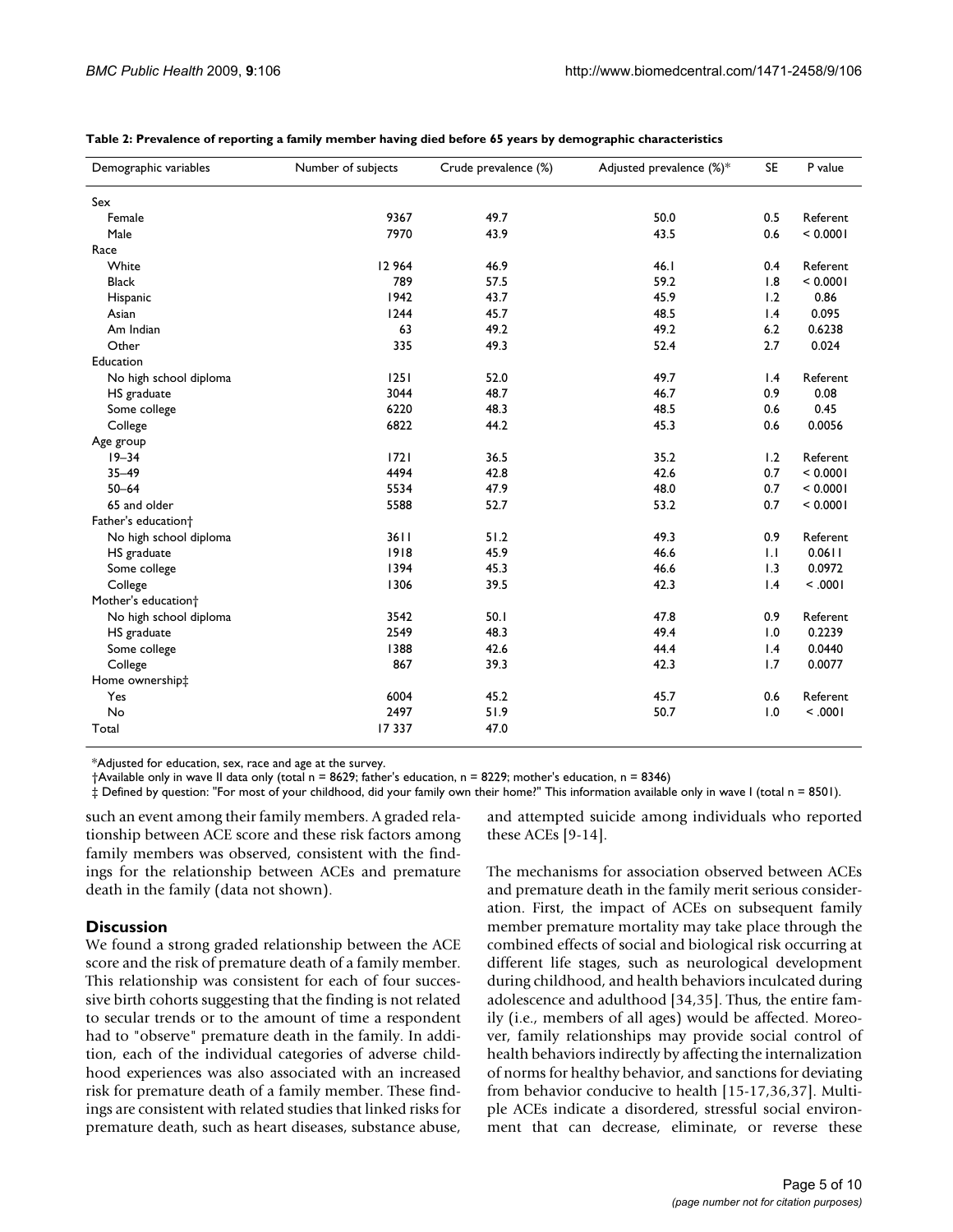| Category of ACE                | N       | Crude prevalence (%) | Adjusted prevalence $(\pm$ SE) (%)* | Adjusted OR | 95% CI      |
|--------------------------------|---------|----------------------|-------------------------------------|-------------|-------------|
| Abuse                          |         |                      |                                     |             |             |
| <b>Emotional abuse</b>         |         |                      |                                     |             |             |
| No                             | 15 508  | 46.9                 | 46.7(0.4)                           | 1.0         | Referent    |
| Yes                            | 1829    | 48.5                 | 49.8 $(1.1)$                        | 1.2         | $1.1 - 1.3$ |
| Physical abuse                 |         |                      |                                     |             |             |
| No                             | 12 4 25 | 46.0                 | 45.5(0.4)                           | 1.0         | Referent    |
| Yes                            | 4912    | 49.6                 | 50.8(0.7)                           | 1.2         | $1.2 - 1.3$ |
| Sexual abuse                   |         |                      |                                     |             |             |
| No                             | 13751   | 45.8                 | 45.7(0.4)                           | 1.0         | Referent    |
| Yes                            | 3586    | 51.9                 | 52.0 (0.8)                          | 1.3         | $1.2 - 1.4$ |
| Household dysfunction          |         |                      |                                     |             |             |
| Domestic violence              |         |                      |                                     |             |             |
| No                             | 15 136  | 46.2                 | 46.1 $(0.4)$                        | 1.0         | Referent    |
| Yes                            | 2201    | 52.6                 | 53.2 $(1.1)$                        | 1.3         | $1.2 - 1.5$ |
| Parental separation or divorce |         |                      |                                     |             |             |
| No                             | 13 306  | 46.5                 | 46.2(0.4)                           | 1.0         | Referent    |
| Yes                            | 4031    | 48.8                 | 49.6 (0.8)                          | 1.1         | $1.1 - 1.2$ |
| Mental illness in household    |         |                      |                                     |             |             |
| No                             | 13 978  | 46.4                 | 46.1 $(0.4)$                        | 1.0         | Referent    |
| Yes                            | 3359    | 50.2                 | 51.6(0.9)                           | 1.3         | $1.2 - 1.4$ |
| Household substance abuse      |         |                      |                                     |             |             |
| No                             | 12 4 25 | 44.9                 | 44.2 (0.4)                          | 1.0         | Referent    |
| Yes                            | 4912    | 52.7                 | 54.8(0.7)                           | 1.5         | $1.4 - 1.7$ |
| Criminal household member      |         |                      |                                     |             |             |
| No                             | 16 5 28 | 46.6                 | 46.5(0.4)                           | 1.0         | Referent    |
| Yes                            | 809     | 56.7                 | 58.2 (1.8)                          | 1.6         | $1.4 - 1.9$ |
| Neglect <sup>**</sup>          |         |                      |                                     |             |             |
| Emotional neglect              |         |                      |                                     |             |             |
| No                             | 7355    | 46.5                 | 46.1(0.6)                           | 1.0         | Referent    |
| Yes                            | 1274    | 51.0                 | 51.3(1.4)                           | 1.2         | $1.1 - 1.4$ |
| Physical neglect               |         |                      |                                     |             |             |
| No                             | 7774    | 46.1                 | 46.1(0.6)                           | 1.0         | Referent    |
| Yes                            | 855     | 56.8                 | 56.9 (1.7)                          | 1.5         | $1.3 - 1.8$ |
| ACE score (Number of ACEs)     |         |                      |                                     |             |             |
| 0                              | 6078    | 43.9                 | 42.4(0.6)                           | 1.0         | Referent    |
| I.                             | 4472    | 46.7                 | 46.6(0.7)                           | 1.2         | $1.1 - 1.3$ |
| $\overline{2}$                 | 2706    | 47.2                 | 48.2 (0.9)                          | 1.3         | $1.2 - 1.4$ |
| 3                              | 1681    | 49.8                 | 51.3(1.2)                           | 1.4         | $1.3 - 1.6$ |
| $\geq 4$                       | 2400    | 54.6                 | 56.8 $(1.1)$                        | 1.8         | $1.6 - 2.0$ |
|                                |         |                      |                                     |             |             |

| Table 3: Crude and adjusted prevalence of premature death in the family for each adverse childhood experience and ACE score |  |  |  |
|-----------------------------------------------------------------------------------------------------------------------------|--|--|--|
|-----------------------------------------------------------------------------------------------------------------------------|--|--|--|

\* Adjusted for education, age, sex and race.

\*\* Wave 2 data only ( $N = 8629$ ).

favorable impacts of social control. Family members living in such environments are more likely to have been exposed to persons engaging in undesirable health practices such as smoking, illicit substance use, excessive drinking, or unsafe sexual practices, which may have resulted from responses to traumatic stress (ACEs) [15,37].

Second, ACEs are likely to contribute to an intergenerational cycle of risks [38,39]. Evidence suggests that certain ACE related conditions may be "transmitted" intergenerationally. For example, early maternal and paternal age has been found among the second generation of teenage mothers [40]. Several studies also reported association of mental illness between generations [41-43]. Thus, persons with high ACE scores may be more likely to have parents, or even children with high ACE scores. If such is the case, the relationship of ACEs to many of the leading causes of death may account for the graded relationship of the ACE score to the premature death of a family member. In addition, other changes in family status that are associated with ACEs, such as a suicide or homicide of a family member or changes in residence [14,45] may be precipitants of behaviors or physiologic changes that may result in early death.

Finally, some ACE-related risk factors appear to be interrelated in increasing the early death of the family member.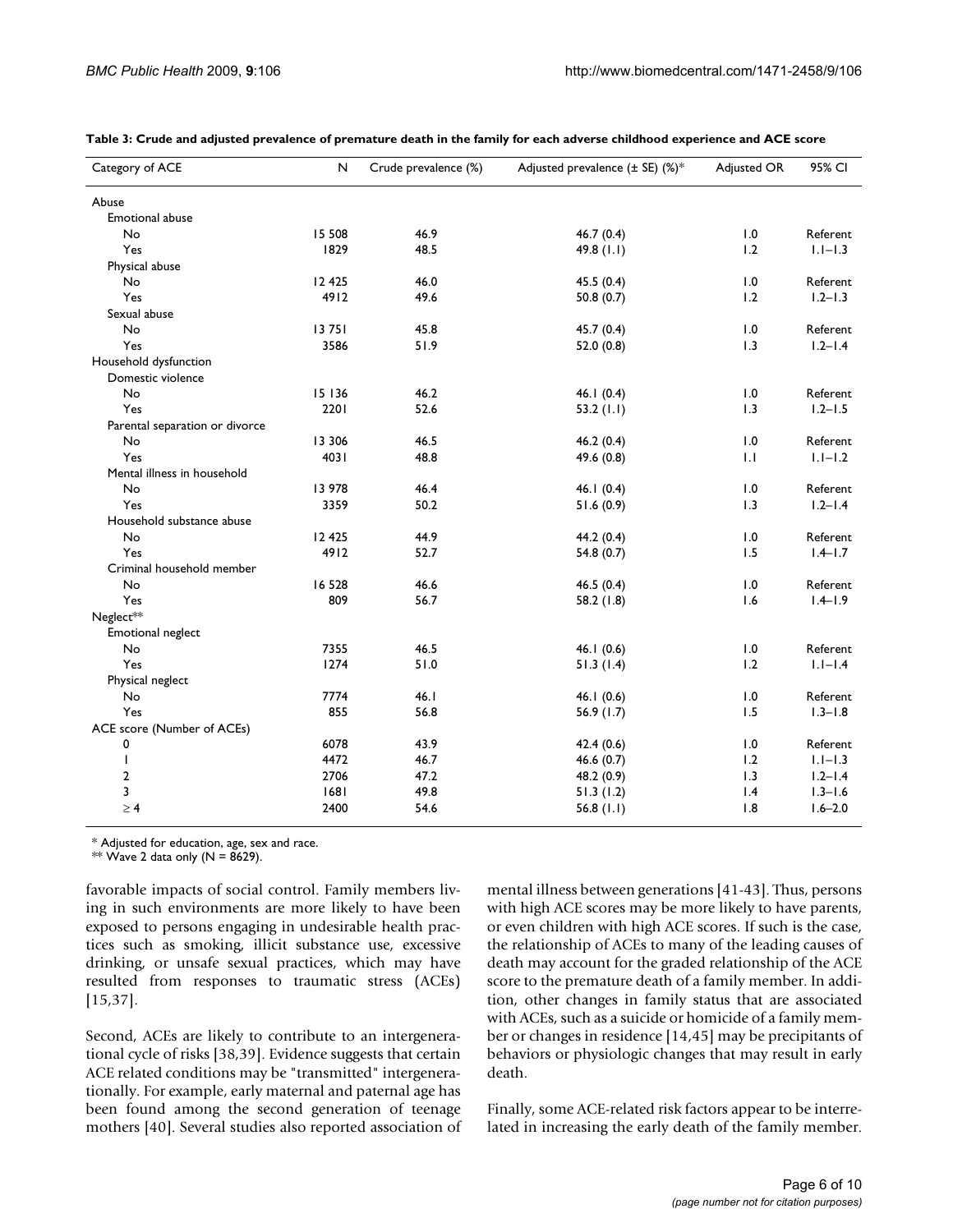

**Adjusted prevalence of premature death of family member among different age groups by number of ACEs**.

For example, depressed people are more likely to commit suicide, illicit drug users were more likely to die a violent death, and alcoholics were more likely to be involved in fatal accidents. This was further evidenced by our findings that parental smoking, family member suffering a heart attack before age 60, being murdered, or having attempted suicide were strongly associated both with the number of ACEs and with the increased risk of family member premature death.

Although economic well-being is considered to be a basic explanation for mortality overall [33] the adjustment for respondents' present or childhood socioeconomic position had little influence on the findings in either the current study on family member premature death or the previous investigation of other health risks for the leading causes of death [9-14], rendering a simple explanation in terms of socioeconomic confounding less likely.

Several aspects of our study strengthen our findings. First, participants reported their family history during a routine clinical examination that preceded the survey about ACEs, reducing the possibility of bias toward attributing premature death of family member to ACEs. Second, population-based studies found levels of exposure to certain ACEs nearly identical to ours [46,47], suggesting our findings are likely to be applicable in other study settings. Third, a wide range of interrelated ACEs was studied, enabling us to assess the relationship of each ACE to the risk of premature death.

The prevalence of childhood exposures we reported is nearly identical to those reported in population-based surveys in North America. We found that 16 percent of the men and 25% of the women met the case definition for childhood sexual abuse, similar to findings by Finkelhor et al. that 16% of men and 27%of women had been sexually abused [48]. As for physical abuse, 28% of the men from our study reported experiencing this as boys, which closely parallels the percentage found (31%) in a recent population-based study of Ontario men that used questions from the same scales [49]. The similarity of the esti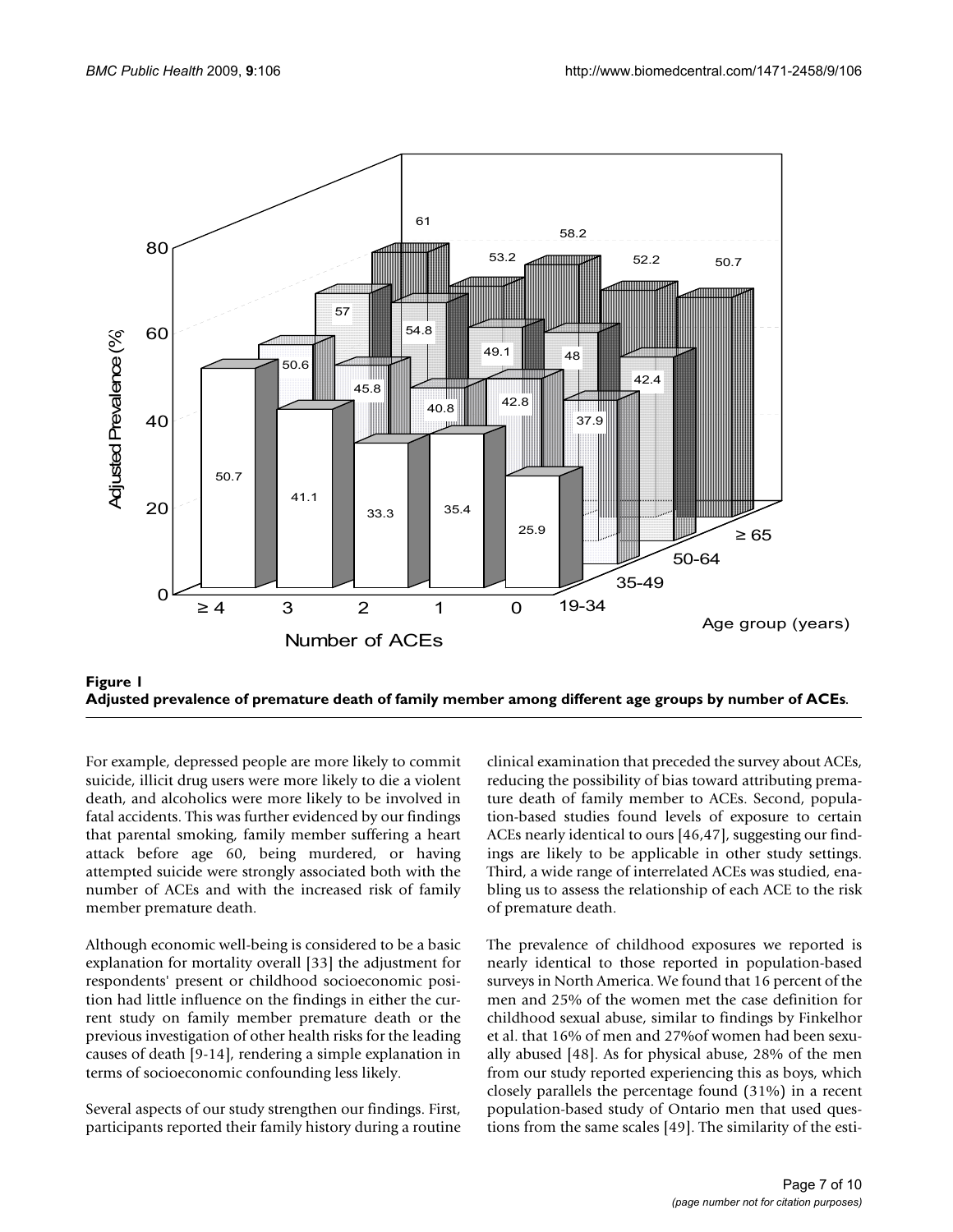mates from the ACE study to those of population-based studies suggests that our findings are likely to be applicable in other settings.

The graded relationship of the ACE score to premature death of a family member is particularly strong for younger respondents and diminishes with increasing age of the respondents (Figure 1). The decreasing strength of this relationship is likely due to the fact that the prevalence of premature death in the family increased with increasing age of the respondent (Table 1), which was expected because older respondents have had more time to experience the premature death of a family member and because they have lived through periods of time wherein life expectancy was lower relative to the periods of life experience for younger respondents.

Data from the National Mortality Followback Survey indicate that reporting of the age of death of a family member is quite accurate. In fact, the agreement between age at death based on death certificate information and age at death based upon reports from next of kin show 92.7% agreement for ages within 1 year of actual age at death [50].

Several potential limitations need to be considered when interpreting our results. First, our estimates of prevalence of family member premature death have limitations since certain information is unavailable regarding the family members, such as sex, age at death, employment, education, and differences in life circumstances. Second, since our question about family member premature death did not gather information regarding how many premature deaths occurred in a family, and our analysis treated any number of deaths as one single event, we could not estimate actual rates of premature death in the family; thus the prevalences we report almost certainly represent underestimates of the actual risk for premature death. Third, our findings were based on a retrospective survey which made it difficult to distinguish the causal impact of ACEs on premature mortality. In theory, prospective studies related to child maltreatment would avoid these potential biases. In practice, given the social and legal implications, this type of studies are nonetheless difficult to conduct [51].

It is possible that ACEs pose increased risk not only for respondents' health but also the premature death of their family members. This possibility has significant policy implications and suggests that ACEs may play an important role as a marker for hidden risk factors existing within the family that place individuals at risk of early death. These findings may also improve our understanding of the etiology of certain diseases and thus help in the formation of future preventive initiatives. The problem of ACEs in our society is a complex one and to adequately address this problem will require a multifaceted solution that may ultimately lead to decompression of premature mortality. Advocacy for the needs of one of our most vulnerable population, children, and subsequent generations will, no doubt, become increasingly important.

# **Conclusion**

The ACE score has a graded relationship to the prevalence of premature death of a family member. Thus, individual reports of adverse childhood experiences may be an indicator of familial and intergenerational risk of ACEs that increase risk of premature death among family members.

# **Competing interests**

The authors declare that they have no competing interests.

# **Authors' contributions**

MD planned the study, analyzed the data, and wrote the manuscript. RFA and VJF were the co-investigators who designed the Adverse Childhood Experiences Study, supervised the data collection, and assisted in writing of the manuscript. WHG, DWB, GSP, VJE and SRD assisted in writing of the manuscript.

# **About the Authors**

Maxia Dong, Robert F. Anda, Wayne H. Giles, David W. Brown, Geraldine S. Perry, Valerie J. Edwards, Shanta R. Dube are with the Division of Adult and Community Health, Centers for Disease Control and Prevention, Atlanta, Ga. Vincent Felitti is with the Department of Preventive Medicine, Kaiser Permanente, San Diego, California, USA. All authors read and approved the final manuscript.

# **Acknowledgements**

The ACE study was supported under cooperative agreement #TS-44-10/11 from the CDC through the Association of Teachers of Preventive Medicine, and a grant from the Garfield Memorial Fund Dr. Maxia Dong was supported by this cooperative agreement.

#### **Human Participant Protection**

The ACE study is a collaboration between Kaiser Permanente's Health Appraisal Clinic and the Centers for Disease Control and Prevention (CDC). The study was approved by the institutional review boards of Kaiser Permanente and the Office for Protection from Research Risks at the National Institutes of Health.

**Disclaimer:** The findings and conclusions in this report are those of the authors and do not necessarily represent the views of the Centers for Disease Control and Prevention.

# **References**

1. U.S. Department of Health and Human Services: *Healthy People 2010. With Understanding and Improving Health and Objectives for Improving Health Volume 2*. 2nd edition. Washington, DC: U.S. Government Printing Office; 2000.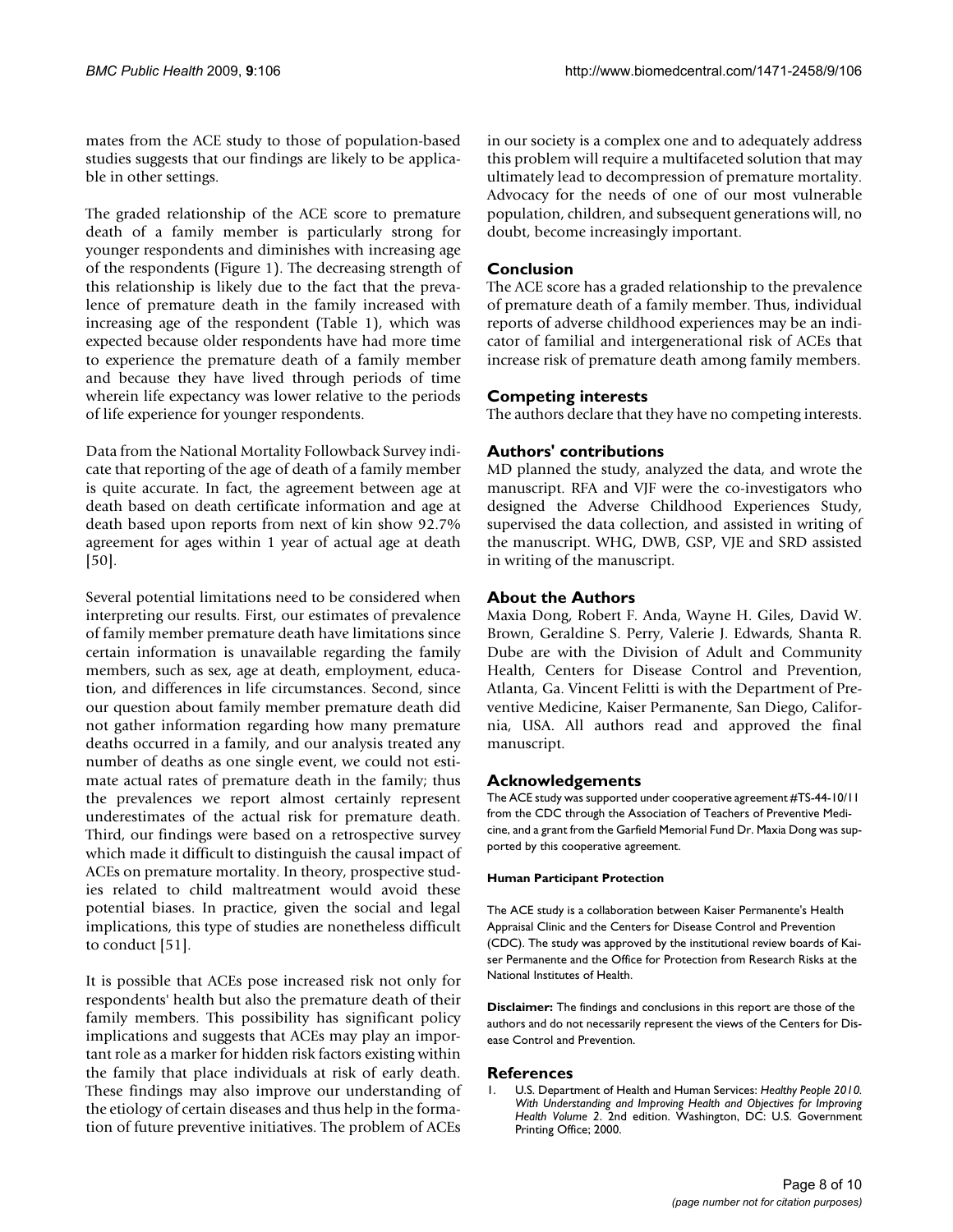- 2. Selik RM, Chu SY: **[Years of potential life lost due to HIV infec](http://www.ncbi.nlm.nih.gov/entrez/query.fcgi?cmd=Retrieve&db=PubMed&dopt=Abstract&list_uids=9365769)[tion in the United States.](http://www.ncbi.nlm.nih.gov/entrez/query.fcgi?cmd=Retrieve&db=PubMed&dopt=Abstract&list_uids=9365769)** *AIDS* 1997, **11:**1635-1639.
- 3. Singh GK, Yu SM: **[US childhood mortality, 1950 through 1993:](http://www.ncbi.nlm.nih.gov/entrez/query.fcgi?cmd=Retrieve&db=PubMed&dopt=Abstract&list_uids=8604780) [trends and socioeconomic differentials.](http://www.ncbi.nlm.nih.gov/entrez/query.fcgi?cmd=Retrieve&db=PubMed&dopt=Abstract&list_uids=8604780)** *Am J Public Health* 1996, **86:**505-512.
- 4. Kochanek KD, Murphy SL, Anderson RN, Scott C: **[Deaths: final](http://www.ncbi.nlm.nih.gov/entrez/query.fcgi?cmd=Retrieve&db=PubMed&dopt=Abstract&list_uids=15587328) [data for 2002.](http://www.ncbi.nlm.nih.gov/entrez/query.fcgi?cmd=Retrieve&db=PubMed&dopt=Abstract&list_uids=15587328)** *Natl Vital Stat Rep* 2004, **53:**1-115.
- 5. Guyer B, Freeman MA, Strobino DM, Sondik EJ: **Annual summary of vital statistics: trends in the health of Americans during the 20th [century.](http://www.ncbi.nlm.nih.gov/entrez/query.fcgi?cmd=Retrieve&db=PubMed&dopt=Abstract&list_uids=11099582)** *Pediatrics* 2000, **106:**1307-1317.
- 6. Sikora AG, Mulvihill M: **[Trends in mortality due to legal inter](http://www.ncbi.nlm.nih.gov/entrez/query.fcgi?cmd=Retrieve&db=PubMed&dopt=Abstract&list_uids=11988457)[vention in the United States, 1979 through 1997.](http://www.ncbi.nlm.nih.gov/entrez/query.fcgi?cmd=Retrieve&db=PubMed&dopt=Abstract&list_uids=11988457)** *Am J Public Health* 2002, **92:**841-843.
- 7. McGinnis JM, Foege WH: **[Actual cause of death in the United](http://www.ncbi.nlm.nih.gov/entrez/query.fcgi?cmd=Retrieve&db=PubMed&dopt=Abstract&list_uids=8411605) [States.](http://www.ncbi.nlm.nih.gov/entrez/query.fcgi?cmd=Retrieve&db=PubMed&dopt=Abstract&list_uids=8411605)** *JAMA* 1993:2207-2212.
- 8. Felitti VJ, Anda RF, Nordenberg D, Williamson DF, Spitz AM, Edwards V, Koss MP, Marks JS: **[Relationship of childhood abuse and](http://www.ncbi.nlm.nih.gov/entrez/query.fcgi?cmd=Retrieve&db=PubMed&dopt=Abstract&list_uids=9635069) [household dysfunction to many of the leading causes of](http://www.ncbi.nlm.nih.gov/entrez/query.fcgi?cmd=Retrieve&db=PubMed&dopt=Abstract&list_uids=9635069) death in adults. The Adverse Childhood Experience (ACE) [Study.](http://www.ncbi.nlm.nih.gov/entrez/query.fcgi?cmd=Retrieve&db=PubMed&dopt=Abstract&list_uids=9635069)** *Am J Prev Med* 1998, **14:**245-258.
- 9. Dong M, Giles WH, Felitti VJ, Dube SR, Williams JE, Chapman DP, Anda RF: **[Insights into causal pathways for ischemic heart dis](http://www.ncbi.nlm.nih.gov/entrez/query.fcgi?cmd=Retrieve&db=PubMed&dopt=Abstract&list_uids=15381652)[ease: the Adverse Childhood Experiences Study.](http://www.ncbi.nlm.nih.gov/entrez/query.fcgi?cmd=Retrieve&db=PubMed&dopt=Abstract&list_uids=15381652)** *Circulation* 2004, **110:**1761-1766.
- 10. Dong M, Dube SR, Felitti VJ, Giles WH, Anda RF: **[Adverse child](http://www.ncbi.nlm.nih.gov/entrez/query.fcgi?cmd=Retrieve&db=PubMed&dopt=Abstract&list_uids=12963569)[hood experiences and self-reported liver disease: new](http://www.ncbi.nlm.nih.gov/entrez/query.fcgi?cmd=Retrieve&db=PubMed&dopt=Abstract&list_uids=12963569) [insights into the causal pathway.](http://www.ncbi.nlm.nih.gov/entrez/query.fcgi?cmd=Retrieve&db=PubMed&dopt=Abstract&list_uids=12963569)** *Arch Intern Med* 2003, **163:**1949-1956.
- 11. Anda RF, Croft JB, Felitti VJ, Nordenberg D, Giles WH, Williamson DF, Giovino GA: **[Adverse childhood experiences and smoking](http://www.ncbi.nlm.nih.gov/entrez/query.fcgi?cmd=Retrieve&db=PubMed&dopt=Abstract&list_uids=10553792) [during adolescence and adulthood.](http://www.ncbi.nlm.nih.gov/entrez/query.fcgi?cmd=Retrieve&db=PubMed&dopt=Abstract&list_uids=10553792)** *JAMA* 1999, **282:**1652-1658.
- 12. Dube SR, Felitti VJ, Dong M, Chapman DP, Giles WH, Anda RF: **Childhood abuse, neglect and household dysfunction and the risk of illicit drug use: the Adverse Childhood Experiences Study.** *Pediatrics.* 2003, **110(3):**564-572.
- 13. Dube SR, Anda RF, Felitti VJ, Edwards VJ, Croft JB: **[Adverse child](http://www.ncbi.nlm.nih.gov/entrez/query.fcgi?cmd=Retrieve&db=PubMed&dopt=Abstract&list_uids=12201379)[hood experiences and personal alcohol abuse as an adult.](http://www.ncbi.nlm.nih.gov/entrez/query.fcgi?cmd=Retrieve&db=PubMed&dopt=Abstract&list_uids=12201379)** *Addict Behav* 2002, **27:**713-725.
- 14. Dube SR, Anda RF, Felitti VJ, Chapman DP, Williamson DF, Giles WH: **[Childhood abuse, household dysfunction and the risk of](http://www.ncbi.nlm.nih.gov/entrez/query.fcgi?cmd=Retrieve&db=PubMed&dopt=Abstract&list_uids=11754674) attempted suicide throughout the life span: findings from [the Adverse Childhood Experiences Study.](http://www.ncbi.nlm.nih.gov/entrez/query.fcgi?cmd=Retrieve&db=PubMed&dopt=Abstract&list_uids=11754674)** *JAMA* 2001, **286:**3089-3096.
- 15. Umberson D: **[Family status and health behavior: social control](http://www.ncbi.nlm.nih.gov/entrez/query.fcgi?cmd=Retrieve&db=PubMed&dopt=Abstract&list_uids=3680922) [as a dimension of social integration.](http://www.ncbi.nlm.nih.gov/entrez/query.fcgi?cmd=Retrieve&db=PubMed&dopt=Abstract&list_uids=3680922)** *J Health Soc Behav* 1987, **28:**306-319.
- 16. Ross CE, Mirowsky , Goldsteen K: **The impact of the family on health: the decade in review.** *J Marriage Fam* 1990, **52:**1059-1078.
- 17. Ross C, Mirowsky J: **[Family relationships, social support and](http://www.ncbi.nlm.nih.gov/entrez/query.fcgi?cmd=Retrieve&db=PubMed&dopt=Abstract&list_uids=12664677) [subjective life expectancy.](http://www.ncbi.nlm.nih.gov/entrez/query.fcgi?cmd=Retrieve&db=PubMed&dopt=Abstract&list_uids=12664677)** *J Health Soc Behav* 2002, **43:**469-489.
- 18. Neeleman J, Wessely S, Wadsworth M: **[Predictors of suicide, acci](http://www.ncbi.nlm.nih.gov/entrez/query.fcgi?cmd=Retrieve&db=PubMed&dopt=Abstract&list_uids=9439493)[dental death, and premature natural death in a general-pop](http://www.ncbi.nlm.nih.gov/entrez/query.fcgi?cmd=Retrieve&db=PubMed&dopt=Abstract&list_uids=9439493)[ulation birth cohort.](http://www.ncbi.nlm.nih.gov/entrez/query.fcgi?cmd=Retrieve&db=PubMed&dopt=Abstract&list_uids=9439493)** *Lancet* 1998, **351:**93-97.
- 19. Johnson NJ, Backclund E, Sorlie PD, Loveless CA: **[Marital status](http://www.ncbi.nlm.nih.gov/entrez/query.fcgi?cmd=Retrieve&db=PubMed&dopt=Abstract&list_uids=10854957) [and mortality: the national longitudinal mortality study.](http://www.ncbi.nlm.nih.gov/entrez/query.fcgi?cmd=Retrieve&db=PubMed&dopt=Abstract&list_uids=10854957)** *Ann Epidemiol* 2000, **10:**224-238.
- 20. Thun MJ, Peto R, Lopez AD, Monaco JH, Henley SJ, Heath CW Jr, Doll R: **[Alcohol consumption and mortality among middle-aged](http://www.ncbi.nlm.nih.gov/entrez/query.fcgi?cmd=Retrieve&db=PubMed&dopt=Abstract&list_uids=9392695) [and elderly U.S. adults.](http://www.ncbi.nlm.nih.gov/entrez/query.fcgi?cmd=Retrieve&db=PubMed&dopt=Abstract&list_uids=9392695)** *N Engl J Med* 1997, **337:**1705-1714.
- 21. Ebrahim S, Wannamethee G, McCallum A, Walker M, Shaper AG: **[Marital status, change in marital status, and mortality in](http://www.ncbi.nlm.nih.gov/entrez/query.fcgi?cmd=Retrieve&db=PubMed&dopt=Abstract&list_uids=7572960) [middle-aged British men.](http://www.ncbi.nlm.nih.gov/entrez/query.fcgi?cmd=Retrieve&db=PubMed&dopt=Abstract&list_uids=7572960)** *Am J Epidemiol* 1995, **142:**834-842.
- 22. Rivara FP, Mueller BA, Somes G, Mendoza CT, Rushforth NB, Kellermann AL: **[Alcohol and illicit drug abuse and the risk of violent](http://www.ncbi.nlm.nih.gov/entrez/query.fcgi?cmd=Retrieve&db=PubMed&dopt=Abstract&list_uids=9268278) [death in the home.](http://www.ncbi.nlm.nih.gov/entrez/query.fcgi?cmd=Retrieve&db=PubMed&dopt=Abstract&list_uids=9268278)** *JAMA* 1997, **278:**569-575.
- 23. Baily JE, Kellerman AL, Somes GW, Banton JG, Rivara FP, Rushforth NP: **[Risk factors for violence death of women in the home.](http://www.ncbi.nlm.nih.gov/entrez/query.fcgi?cmd=Retrieve&db=PubMed&dopt=Abstract&list_uids=9125010)** *Arch Intern Med* 1997, **157:**777-782.
- 24. Widom CS, Weiler BL, Cottler LB: **[Childhood victimization and](http://www.ncbi.nlm.nih.gov/entrez/query.fcgi?cmd=Retrieve&db=PubMed&dopt=Abstract&list_uids=10596509) [drug abuse: a comparison of prospective and retrospective](http://www.ncbi.nlm.nih.gov/entrez/query.fcgi?cmd=Retrieve&db=PubMed&dopt=Abstract&list_uids=10596509) [findings.](http://www.ncbi.nlm.nih.gov/entrez/query.fcgi?cmd=Retrieve&db=PubMed&dopt=Abstract&list_uids=10596509)** *J Consult Clin Psychol* 1999, **67:**867-880.
- Anda RF, Felitti VJ, Chapman DP, Croft JB, Santelli J, Dietz PM, Marks JS: **[Abused boys, battered mothers, and male involvement in](http://www.ncbi.nlm.nih.gov/entrez/query.fcgi?cmd=Retrieve&db=PubMed&dopt=Abstract&list_uids=11158493) [teen pregnancy: new insights for pediatricians.](http://www.ncbi.nlm.nih.gov/entrez/query.fcgi?cmd=Retrieve&db=PubMed&dopt=Abstract&list_uids=11158493)** *Pediatrics* 2001, **107:**E19.
- 26. Dube SR, Anda RF, Felitti VJ, Croft JB, Edwards VJ, Giles WH: **[Grow](http://www.ncbi.nlm.nih.gov/entrez/query.fcgi?cmd=Retrieve&db=PubMed&dopt=Abstract&list_uids=11814159)[ing up with parental alcohol abuse: exposure to childhood](http://www.ncbi.nlm.nih.gov/entrez/query.fcgi?cmd=Retrieve&db=PubMed&dopt=Abstract&list_uids=11814159) [abuse, neglect and household dysfunction.](http://www.ncbi.nlm.nih.gov/entrez/query.fcgi?cmd=Retrieve&db=PubMed&dopt=Abstract&list_uids=11814159)** *Child Abuse Negl* 2001, **25:**1627-1640.
- 27. Anda RF, Whitfield CL, Felitti VJ, Chapman D, Edwards VJ, Dube SR, Williamson DF: **[Adverse childhood experiences, alcoholic par](http://www.ncbi.nlm.nih.gov/entrez/query.fcgi?cmd=Retrieve&db=PubMed&dopt=Abstract&list_uids=12161676)[ents, and later risk of alcoholism and depression.](http://www.ncbi.nlm.nih.gov/entrez/query.fcgi?cmd=Retrieve&db=PubMed&dopt=Abstract&list_uids=12161676)** *Psychiatr Serv* 2002, **53:**1001-1009.
- 28. Felitti VJ: **[Ursprünge des Suchtverhaltens Evidenzen aus](http://www.ncbi.nlm.nih.gov/entrez/query.fcgi?cmd=Retrieve&db=PubMed&dopt=Abstract&list_uids=14619682) [einer Studie zu belastenden Kindheitserfahrungen.](http://www.ncbi.nlm.nih.gov/entrez/query.fcgi?cmd=Retrieve&db=PubMed&dopt=Abstract&list_uids=14619682)** *Prax Kinderpsychol Kinderpsychiatr* 2003, **52:**547-559.
- 29. Straus M, Gelles RJ: **Physical Violence in American Families.** In *Risk Factors and Adaptations to Violence in 8,145 Families* New Brunswick, NJ: Transaction Press; 1990.
- 30. Bernstein DP, Fink L, Handelsman L, Foote J, Lovejoy M, Wenzel K, *et al.*: **[Initial reliability and validity of a new retrospective](http://www.ncbi.nlm.nih.gov/entrez/query.fcgi?cmd=Retrieve&db=PubMed&dopt=Abstract&list_uids=8037246) [measure of child abuse and neglect.](http://www.ncbi.nlm.nih.gov/entrez/query.fcgi?cmd=Retrieve&db=PubMed&dopt=Abstract&list_uids=8037246)** *Am J Psychiatry* 1994, **151:**1132-1136.
- 31. Wyatt GE: **[The sexual abuse of Afro-American and white-](http://www.ncbi.nlm.nih.gov/entrez/query.fcgi?cmd=Retrieve&db=PubMed&dopt=Abstract&list_uids=4084830)[American women in childhood.](http://www.ncbi.nlm.nih.gov/entrez/query.fcgi?cmd=Retrieve&db=PubMed&dopt=Abstract&list_uids=4084830)** *Child Abuse Negl* 1985, **9:**507-519.
- 32. SAS Institute Inc.: *SAS OnlineDoc® 9.1.2* Cary, NC: SAS Institute Inc; 2004.
- 33. Lynch JW, Kaplan GA: **Social Position.** In *Social Epidemiology* Edited by: Berkman LF, Kawachi I. New York: Oxford University Press; 2000.
- 34. Power C, Hertzman C: **[Social and biological pathways linking](http://www.ncbi.nlm.nih.gov/entrez/query.fcgi?cmd=Retrieve&db=PubMed&dopt=Abstract&list_uids=9158295) [early life and adult disease.](http://www.ncbi.nlm.nih.gov/entrez/query.fcgi?cmd=Retrieve&db=PubMed&dopt=Abstract&list_uids=9158295)** *Br Med Bull* 1997, **53:**210-221.
- 35. Rutter M: **[Pathway from childhood to adult life.](http://www.ncbi.nlm.nih.gov/entrez/query.fcgi?cmd=Retrieve&db=PubMed&dopt=Abstract&list_uids=2647779)** *J Child Psychol Psychiatry* 1989, **30:**23-51.
- 36. House JS, Landis KR, Umberson D: **[Social relationships and](http://www.ncbi.nlm.nih.gov/entrez/query.fcgi?cmd=Retrieve&db=PubMed&dopt=Abstract&list_uids=3399889) [health.](http://www.ncbi.nlm.nih.gov/entrez/query.fcgi?cmd=Retrieve&db=PubMed&dopt=Abstract&list_uids=3399889)** *Science* 1988, **241:**540-545.
- 37. Rogers RG: **[The effects of family composition, health, and](http://www.ncbi.nlm.nih.gov/entrez/query.fcgi?cmd=Retrieve&db=PubMed&dopt=Abstract&list_uids=8997888) [social support linkages on mortality.](http://www.ncbi.nlm.nih.gov/entrez/query.fcgi?cmd=Retrieve&db=PubMed&dopt=Abstract&list_uids=8997888)** *J Health Soc Behav* 1996, **37:**326-338.
- 38. Oliver JE: **[Intergenerational transmission of child abuse: rates,](http://www.ncbi.nlm.nih.gov/entrez/query.fcgi?cmd=Retrieve&db=PubMed&dopt=Abstract&list_uids=8352342) [research, and clinical implication.](http://www.ncbi.nlm.nih.gov/entrez/query.fcgi?cmd=Retrieve&db=PubMed&dopt=Abstract&list_uids=8352342)** *Am J Psychiatry* 1993, **150:**1315-24.
- 39. Kaufman J, Ziger E: **[Do abused children become abusive par](http://www.ncbi.nlm.nih.gov/entrez/query.fcgi?cmd=Retrieve&db=PubMed&dopt=Abstract&list_uids=3296775)[ents?](http://www.ncbi.nlm.nih.gov/entrez/query.fcgi?cmd=Retrieve&db=PubMed&dopt=Abstract&list_uids=3296775)** *Am J Orthopsychiatry* 1987, **57:**186-92.
- Hardy JB, Astone NM, Brooks-Gunn J: [Like mother, like child:](http://www.ncbi.nlm.nih.gov/entrez/query.fcgi?cmd=Retrieve&db=PubMed&dopt=Abstract&list_uids=9823507) **[intergenerational patterns of age at first birth and associa](http://www.ncbi.nlm.nih.gov/entrez/query.fcgi?cmd=Retrieve&db=PubMed&dopt=Abstract&list_uids=9823507)tions with childhood and adolescent characteristics and [adult outcomes in the second generation.](http://www.ncbi.nlm.nih.gov/entrez/query.fcgi?cmd=Retrieve&db=PubMed&dopt=Abstract&list_uids=9823507)** *Dev Psychol* 1998, **34:**1220-1232.
- 41. Ritsher JE, Warner V, Johnson JG, Dohrenwend BP: **Inter-generational longitudinal study of social class and depression: a test of social causation and social selection models.** *Br J Psychiatry* 2001, **40:**s84-90.
- 42. Weissman MM, Warner V, Wickramaratne P, Moreau D, Olfson M: **[Offspring of depressed parents: 10 years later.](http://www.ncbi.nlm.nih.gov/entrez/query.fcgi?cmd=Retrieve&db=PubMed&dopt=Abstract&list_uids=9337774)** *Arch Gen Psychiatry* 1997, **54:**932-940.
- 43. Vailant GE, Roston D, McHugo GJ: **[An intriguing association](http://www.ncbi.nlm.nih.gov/entrez/query.fcgi?cmd=Retrieve&db=PubMed&dopt=Abstract&list_uids=1514876) [between ancestral mortality and male affective disorder.](http://www.ncbi.nlm.nih.gov/entrez/query.fcgi?cmd=Retrieve&db=PubMed&dopt=Abstract&list_uids=1514876)** *Arch Gen Psychiatry* 1992, **49:**709-715.
- 44. Kposowa AJ, Singh GK, Breault KD: **The effect of marital status and social isolation on adult male homicides in the United States: evidence from the national longitudinal mortality study.** *J Quantitative Criminology* 1994, **10:**277-289.
- 45. Dong M, Anda RF, Felitti VJ, Williamson DF, Dube SR, Brown DW, Giles WH: **[Impact of residential mobility during childhood on](http://www.ncbi.nlm.nih.gov/entrez/query.fcgi?cmd=Retrieve&db=PubMed&dopt=Abstract&list_uids=16330731) [health in adults: the hidden role in Adverse Childhood Expe](http://www.ncbi.nlm.nih.gov/entrez/query.fcgi?cmd=Retrieve&db=PubMed&dopt=Abstract&list_uids=16330731)[riences.](http://www.ncbi.nlm.nih.gov/entrez/query.fcgi?cmd=Retrieve&db=PubMed&dopt=Abstract&list_uids=16330731)** *Arch Pediatr Adolesc Med* 2005, **159:**1104-1110.
- 46. Finkelhor D, Hotaling G, Lewis IA, Smith C: **[Sexual abuse in a](http://www.ncbi.nlm.nih.gov/entrez/query.fcgi?cmd=Retrieve&db=PubMed&dopt=Abstract&list_uids=2310970) [national survey of adult men and women: prevalence, char](http://www.ncbi.nlm.nih.gov/entrez/query.fcgi?cmd=Retrieve&db=PubMed&dopt=Abstract&list_uids=2310970)[acteristics, and risk factors.](http://www.ncbi.nlm.nih.gov/entrez/query.fcgi?cmd=Retrieve&db=PubMed&dopt=Abstract&list_uids=2310970)** *Child Abuse Negl* 1990, **14:**19-28.
- 47. MacMillan HL, Fleming JE, Streiner DL, Lin E, Boyle MH, Jamieson E, Duku EK, Walsh CA, Wong MY, Beardslee WR: **[Child sexual abuse](http://www.ncbi.nlm.nih.gov/entrez/query.fcgi?cmd=Retrieve&db=PubMed&dopt=Abstract&list_uids=11691695) [and lifetime psychopathology in a community sample.](http://www.ncbi.nlm.nih.gov/entrez/query.fcgi?cmd=Retrieve&db=PubMed&dopt=Abstract&list_uids=11691695)** *Am J Psychiatry* 2001, **158:**1878-1883.
- 48. Finkelhor D, Hotaling G, Lewis IA, Smith C: **[Sexual abuse in a](http://www.ncbi.nlm.nih.gov/entrez/query.fcgi?cmd=Retrieve&db=PubMed&dopt=Abstract&list_uids=2310970) [national survey of adult men and women: prevalence, char](http://www.ncbi.nlm.nih.gov/entrez/query.fcgi?cmd=Retrieve&db=PubMed&dopt=Abstract&list_uids=2310970)[acteristics, and risk factors.](http://www.ncbi.nlm.nih.gov/entrez/query.fcgi?cmd=Retrieve&db=PubMed&dopt=Abstract&list_uids=2310970)** *Child Abuse Negl* 1990, **14:**19-28.
- MacMillan HL, Fleming JE, Trocmé N, Boyle MH, Wong M, Racine YA, Beardslee WR, Offord DR: **[Prevalence of child physical and sex](http://www.ncbi.nlm.nih.gov/entrez/query.fcgi?cmd=Retrieve&db=PubMed&dopt=Abstract&list_uids=9214528)[ual abuse in the community: results from the Ontario Health](http://www.ncbi.nlm.nih.gov/entrez/query.fcgi?cmd=Retrieve&db=PubMed&dopt=Abstract&list_uids=9214528) [Supplement.](http://www.ncbi.nlm.nih.gov/entrez/query.fcgi?cmd=Retrieve&db=PubMed&dopt=Abstract&list_uids=9214528)** *JAMA* 1997, **278:**131-135.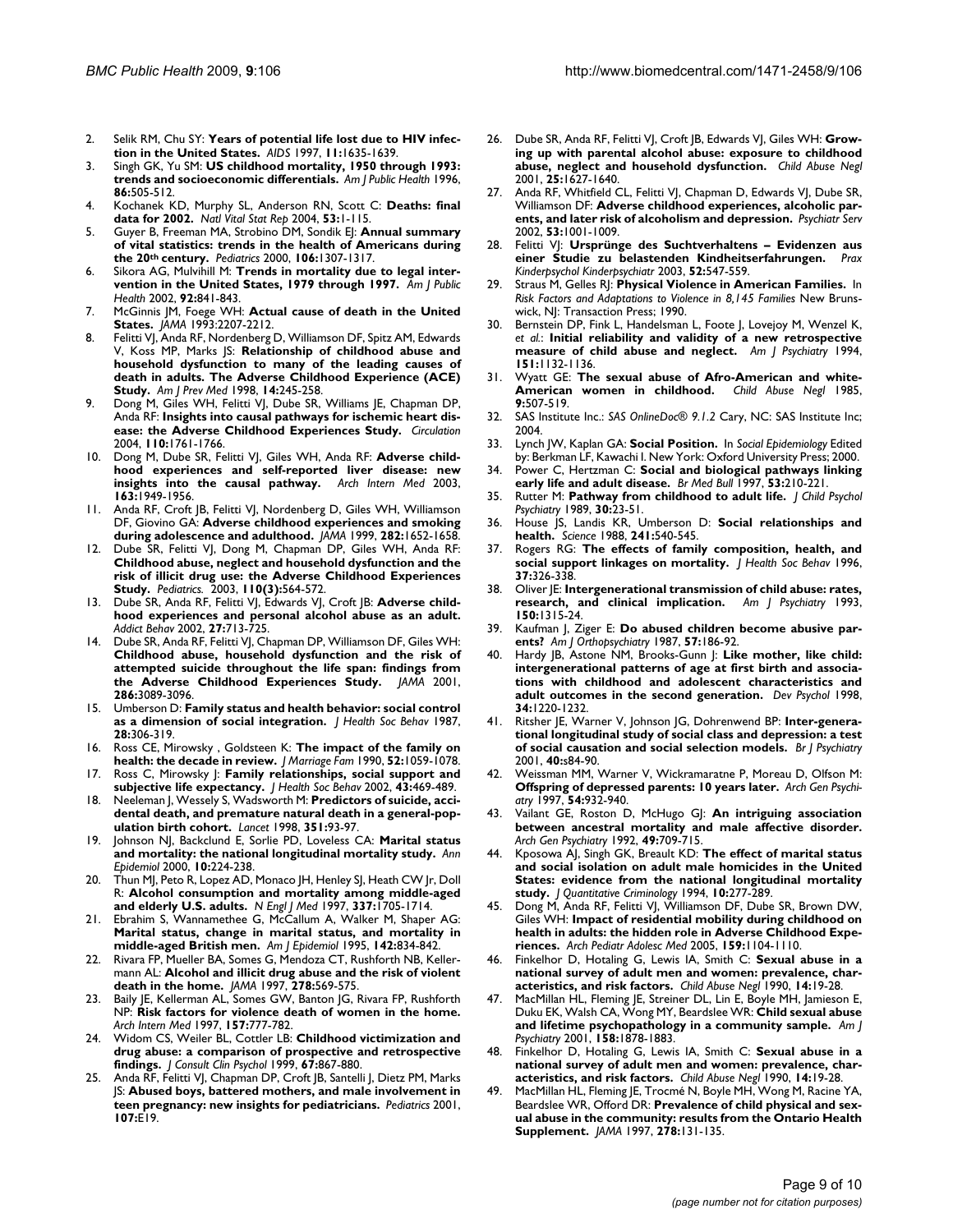- 50. U.S. Department of Health and Human Services: *Comparability of the Death Certificate and 1986 National Mortality Followback Survey. Vital Health Stat: Series 2, No. 118. Hyattsville, MD* 1993.
- 51. Williamson DF, Thompson TJ, Anda RF, Dietz WH, Felitti VJ: **[Body](http://www.ncbi.nlm.nih.gov/entrez/query.fcgi?cmd=Retrieve&db=PubMed&dopt=Abstract&list_uids=12119573) [weight, obesity, and self-reported abuse in childhood.](http://www.ncbi.nlm.nih.gov/entrez/query.fcgi?cmd=Retrieve&db=PubMed&dopt=Abstract&list_uids=12119573)** *Int J Obes Relat Metab Disord.* 2002, **26(8):**1075-1082.

#### **Pre-publication history**

The pre-publication history for this paper can be accessed here:

http://www.biomedcentral.com/1471-2458/9/106/pre pub